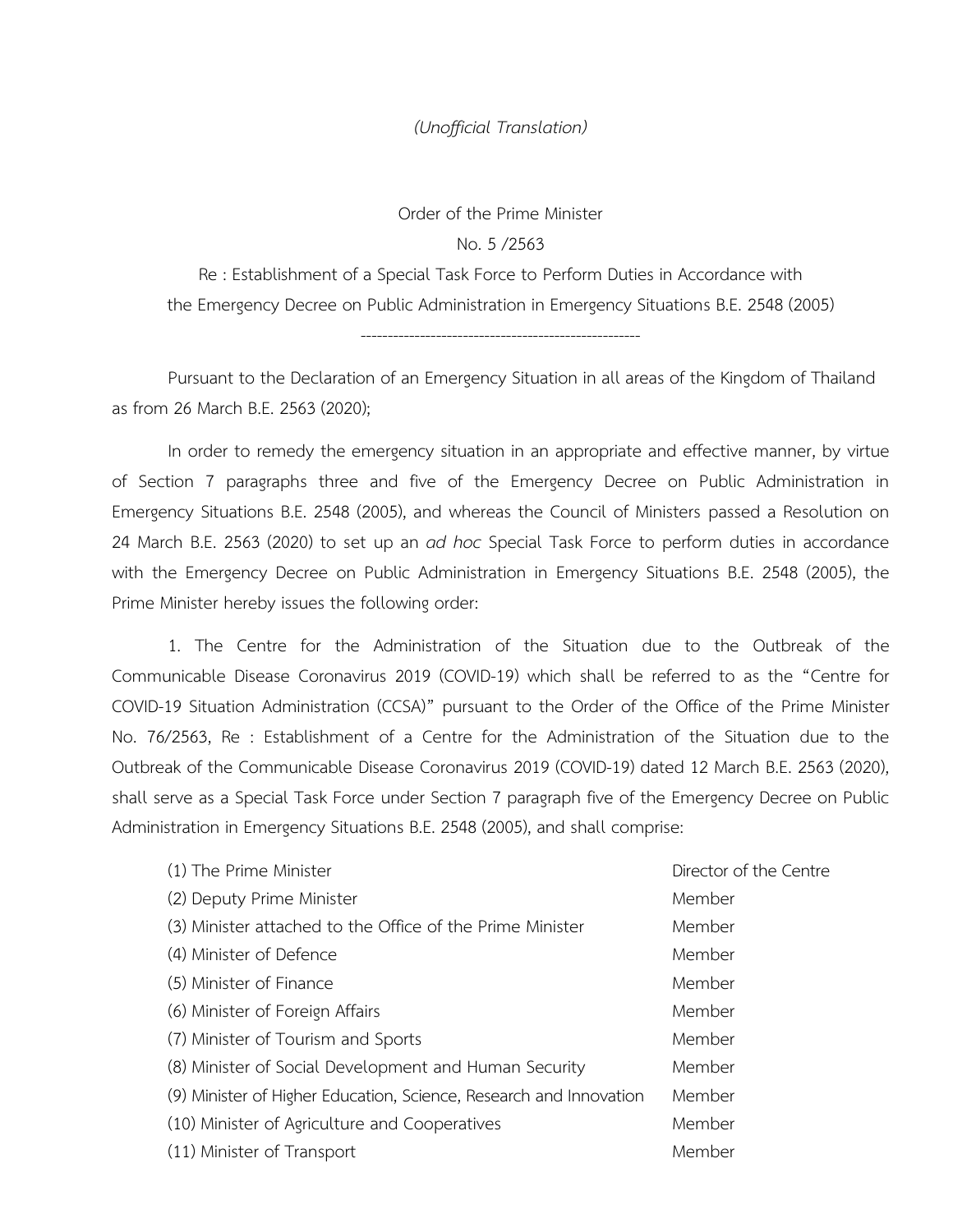| (12) Minister of Digital Economy and Society                                           | Member                           |
|----------------------------------------------------------------------------------------|----------------------------------|
| (13) Minister of Natural Resources and Environment                                     | Member                           |
| (14) Minister of Energy                                                                | Member                           |
| (15) Minister of Commerce                                                              | Member                           |
| (16) Minister of Interior                                                              | Member                           |
| (17) Minister of Justice                                                               | Member                           |
| (18) Minister of Labour                                                                | Member                           |
| (19) Minister of Culture                                                               | Member                           |
| (20) Minister of Education                                                             | Member                           |
| (21) Minister of Public Health                                                         | Member                           |
| (22) Minister of Industry                                                              | Member                           |
| (23) Advisor to the Prime Minister                                                     | Member                           |
| (Mr. Pirapan Salirathavibhaga)                                                         |                                  |
| (24) Secretary-General of the Council of State                                         | Member                           |
| (25) Supreme Commander                                                                 | Member                           |
| (26) Commissioner General of the Royal Thai Police                                     | Member                           |
| (27) Secretary-General to the Prime Minister                                           | Member and                       |
|                                                                                        | General Coordinator              |
| (28) Permanent Secretary of the Office of the Prime Minister                           | Member and                       |
|                                                                                        | General Coordinator              |
| (29) Secretary-General of the Council of Ministers                                     | Member and                       |
|                                                                                        | General Coordinator              |
| (30) Secretary-General of the National Security Council                                | Member and                       |
|                                                                                        | General Coordinator              |
| (31) Deputy Secretary-General to the Prime Minister, Political Affairs                 | Member and                       |
| (Mr. Prateep Keeratireka)                                                              | Secretary                        |
| (32) Deputy Secretary-General to the Prime Minister, Administrative Affairs Member and |                                  |
| (Mrs. Nicha Hiranburana Thuvatham)                                                     | Assistant to the Secretary       |
| (33) Director-General of the Department of Internal Trade                              | Member and                       |
|                                                                                        | Assistant to the Secretary       |
| (34) Director-General of the Department of Disease Control                             | Member and                       |
|                                                                                        | Assistant to the Secretary       |
| (35) Military officers, police officers and civil servants                             | Officials attached to the Centre |
| appointed as the competent officials under this decree.                                |                                  |

2. In urgent cases where it is necessary to act promptly and where it is not possible to convene timely meetings, the Prime Minister has the power to use the authority of the Committee in the meantime or to convene a meeting with only those particular Committee members on issues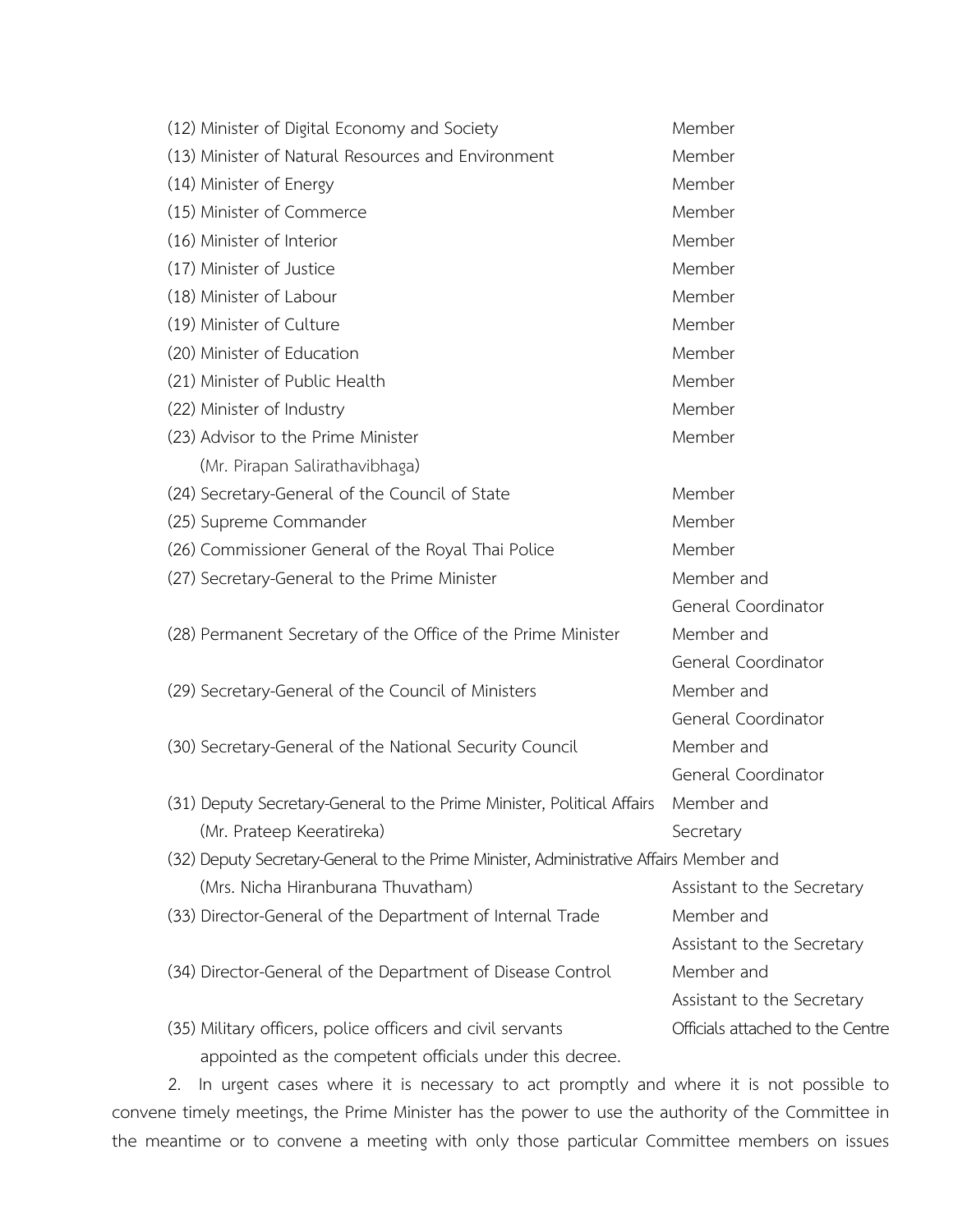under their scope of responsibility with the possibility of inviting other persons to join the discussion. The resolution of the meeting shall be considered the resolution of the Committee.

The Prime Minister may appoint advisors or an *ad hoc* Committee consisting of experts knowledgeable in finding solutions to remedy the COVID-19 situation to review, make technical recommendations, prevent and remedy the problem or carry out specific tasks, in case of urgent necessity.

In convening Committee meetings referred to in Clause 1 and Clause 2, a teleconference or other forms of communication may be utilised instead of meeting in person.

3. The persons performing tasks at the Centre for COVID-19 Situation Administration (CCSA) shall be competent officials in accordance with the Emergency Decree on Public Administration in Emergency Situations B.E. 2548 (2005).

4. The Centre for COVID-19 Situation Administration (CCSA) shall have the following duties and powers:

(1) to perform duties in accordance with the Emergency Decree on Public Administration in Emergency Situations B.E. 2548 (2005), laws which have been transferred to the powers and duties of the Prime Minister, or laws which the Prime Minister has charge and control of the execution thereof, as far as it is necessary to carry out those duties to resolve the emergency situation;

(2) to procure and manage surgical masks and hand sanitiser gel to distribute to the public and medical personnel through distribution or sale;

(3) to arrange the structure of the organisation appropriate for the performance of its duties and establish an agency or operations centre to be the operational organisation, as deemed appropriate;

(4) to conduct public relations and disseminate accurate and factual information and news in order to enhance good understanding between the government and the public, including any related psychological operations;

(5) to organise manpower of police officers, military officers and civil servants to implement plans to maintain the security of various important persons and places, as well as to coordinate with the relevant government or state agencies responsible for those places, to protect themselves according to their abilities, as a first priority;

(6) to organise an operations unit from police officers, military officers and civil servants in order to suppress incidents in cases that lead to the incitement of unrest or to assist in alleviating the people's distress related to the emergency situation;

(7) to assign the relevant government and state agencies to give support that is related to personnel, budget, materials and hardware, vehicles and other tools and equipment to remedy the emergency situation;